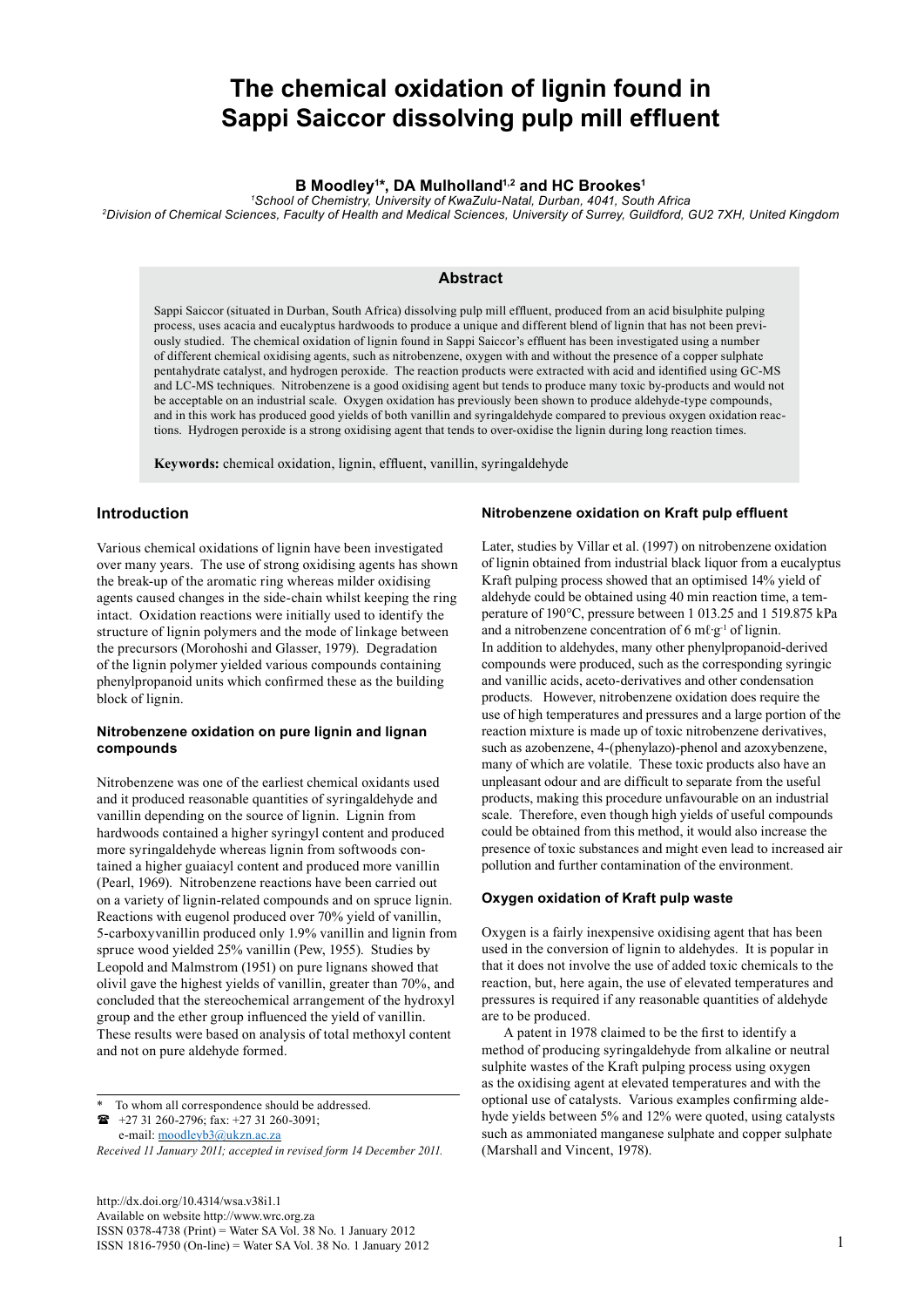Studies by Villar et al*.* (2001) suggested that oxygen oxidation of hardwood Kraft lignin, with and without a catalyst, do not produce as high an aldehyde yield as nitrobenzene oxidation. The low aldehyde yield was attributed to the transformation of lignin to low molecular weight acids. The use of copper(II) or cobalt(II) salts and platinized alumina catalysts did not show an increase in the yield of aldehyde.

The study of a perovskite-type oxide catalyst with oxygen has shown promising results in the conversion of cornstalk lignin to aldehydes. However, long reaction times could lead to further oxidation of the aldehydes to the acid. The catalyst was also recyclable making it very suitable for use in lignin oxidation reactions (Deng et al., 2009).

Recent studies by Wong et al. (2010) on oxygen delignification of pine, eucalyptus and wheat straw showed that vanillin and syringaldehyde are the compounds formed in greatest quantities, which would make spent liquor a good source for their production.

Oxygen oxidation of model lignin solutions was also carried out with the aim of totally degrading and removing the lignin. The parameters of temperature, pH and reaction time showed the most significant degradation results with the effects of pressure not being as significant a parameter for the optimisation of lignin degradation (Kindsigo and Kallas, 2006).

### **Hydrogen peroxide oxidation of lignin type compounds**

Hydrogen peroxide has found worldwide use as a bleaching agent in the pulp industry. Hydrogen peroxide is a strong oxidising agent and early research on its alkaline reaction with model compounds, such as cresol, was found to produce methylmaleic, oxalic, acetic and methylfumaric acids (Bailey and Dence, 1969). However, at the temperature employed for these reactions, 45°C, hydrogen peroxide was only able to degrade unetherified phenolics (Kadla et al., 1997). It was only in later investigations by Kadla et al. (1997) that the oxidation of side chains of model compounds, of the phenolic and non-phenolic type, was found to not be limited to unetherified phenolic units but also to include etherified benzylic alcohols and easily hydrolysable ether units when reactions were carried out at 90°C.

Studies by Agnemo and Gellerstedt (1979) on hydrogen peroxide reactions with phenolic-type model compounds showed that the reacting species were hydroxy radicals, superoxide ions and oxygen formed from the decomposition of peroxide and not the hydrogen peroxide itself. They also observed that the reaction rate could be increased by the presence of heavy metal ions and high concentrations of hydrogen peroxide. The oxidation of cinnamaldehyde-type model compounds produced vanillin, which then undergoes oxidation to produce methoxyhydroquinones, and further oxidation produces carboxylic acids (Gellerstedt and Agnemo, 1980; Gellerstedt et al.*,* 1980). Studies on the hydrogen peroxide oxidation of lignin obtained from sugar cane bagasse showed the production of carboxylic acids together with some condensation products (Mancera et al., 2010)

More recently, oxidative studies on lignin and lignin model compounds using biocatalysts and organometallic catalysts with oxygen and hydrogen peroxide have shown the formation of various oxidative products (Crestini et al., 2010)

The aim of this study was to identify a suitable method for producing value-added products from Sappi Saiccor (situated in Durban, South Africa) dissolving pulp mill's waste stream, that could be extracted before the waste is pumped out to sea, thereby also reducing the amount of waste disposed. Oxidation reactions of lignin have been shown to produce compounds such as vanillin and syringaldehyde that are of commercial value. However previous chemical reactions were based on lignin-model type compounds and lignin obtained from Kraft effluent. Sappi Saiccor's effluent, produced from an acid bisulphite pulping process, uses acacia and eucalyptus hardwoods which produce a unique and different blend of lignin that has not been previously studied. Therefore the results of this work are new and contribute to the field of lignin oxidation studies as well as the paper and pulp industry's quest to reduce their impact on the environment.

# **Experimental**

### **Nitrobenzene oxidation**

The nitrobenzene oxidation reaction was carried out in a sealed 15 ℓ digester (Model S/S Press Vessel manufactured by Marshall Fowler Engineering). A lignosulphonate solution, made up of lignosulphonate powder (50 g) dissolved in 7  $\ell$  of 2 M NaOH, was filtered to remove any insoluble material such as cellulose or wood fibres. The filtrate and nitrobenzene  $(1 \ell)$  was added to the digester, sealed and heated in a stepwise manner to a temperature of 170°C. The digester was degassed once for 10 s during the heating process. The reaction mixture was maintained at a temperature of 170°C and a pressure of 750 kPa for 1.5 h with rotation to ensure complete mixing of the reaction solution.

## **Oxygen oxidation without a catalyst**

A sample of lignosulphonates (100 g) was dissolved in 2 M NaOH (7 $\ell$ ) and prepared as described under nitrobenzene oxidation. The sample was transferred to the digester described above, sealed and heated in a stepwise manner to 170°C. Once this temperature was attained, the reaction vessel was vented. Oxygen gas was bubbled through the reaction mixture and the vessel was vented a second time to flush out any atmospheric air in the reaction vessel. Oxygen was bubbled through again until a pressure of 550 kPa was attained. The reaction mixture was heated to 170°C and a pressure of 1 000 kPa was maintained for 2.5 h with continuous rotation to ensure complete mixing of the reaction solution.

### **Oxygen oxidation in the presence of a catalyst**

A sample of lignosulphonate (100 g), dissolved in 2 M sodium hydroxide (7 $\ell$ ) was prepared in the same manner as previously described and transferred to the digester described above. A powdered sample of  $CuSO_4$ -5H<sub>2</sub>O (512 g), identified as a suitable catalyst in literature, was added to the solution in a 4:1 molar ratio with lignin (average molar mass of 195 g⋅mol<sup>-1</sup>) and the mixture was allowed to heat up in a stepwise manner to 170°C (Villar et al., 2001). The reaction vessel was vented and the oxygen flushed and bubbled through the solution as described above. The temperature was maintained at 170°C and a pressure of 900 kPa for 2.5 h with continuous rotation.

### **Hydrogen peroxide oxidation of lignin**

Deionised water (300 mℓ), sodium metasilicate (4.40 g), DTPA (150.7 mg) and  $H_2O_2$  (1.70 g) were placed in a 3-necked round bottom flask. Nitrogen was bubbled through the solution for 30 min with continuous stirring, resulting in a lilac-coloured solution. The temperature and pH were noted after 30 min. Thereafter, a sample of lignosulphonate (1.0 g) was added to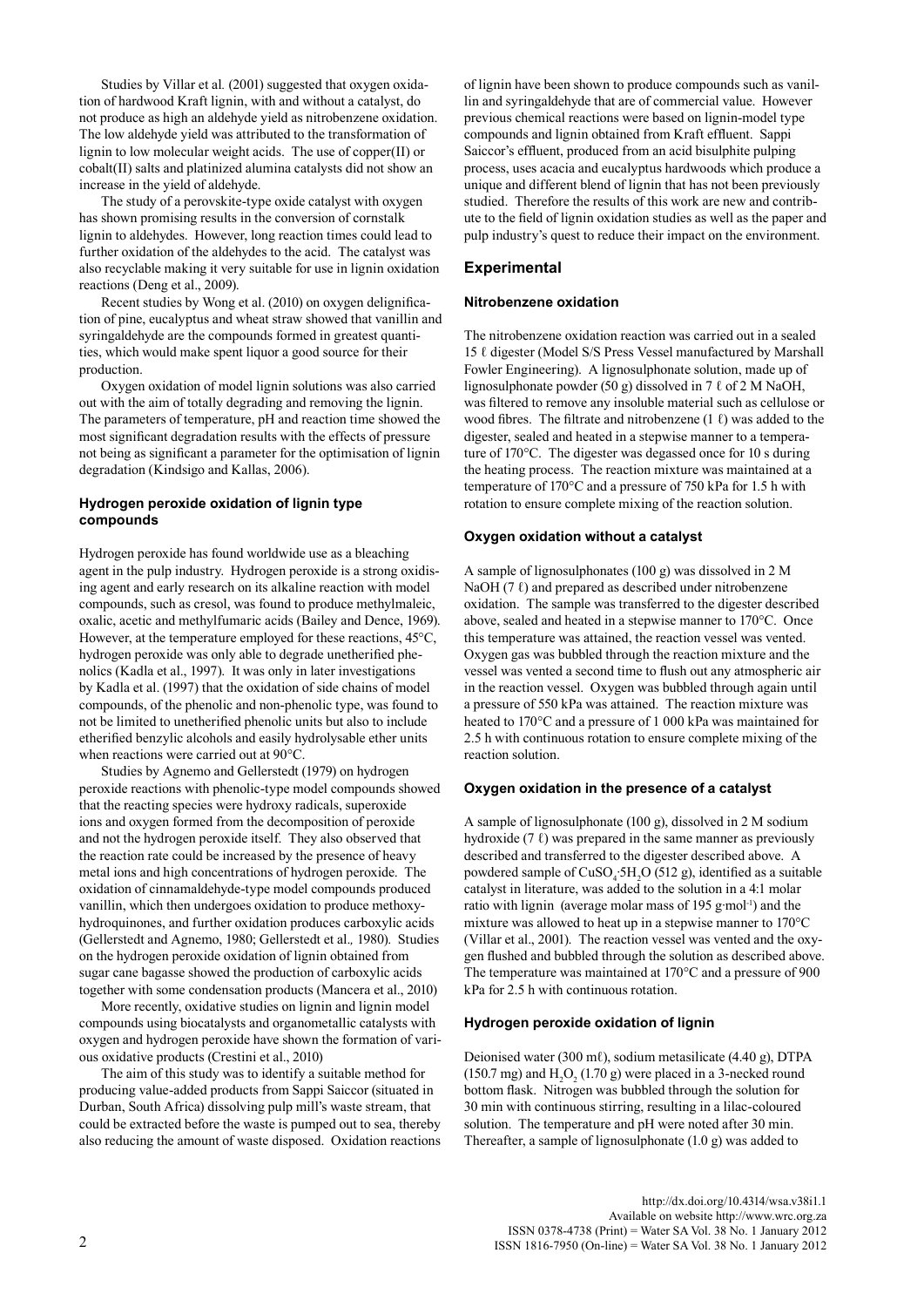the solution and left to react, with continuous stirring. The pH and temperature of the solution were monitored and adjusted to maintain a steady value of 12. The reaction mixture was sampled every 15 min in order to show the change in concentration of syringaldehyde over time. Once the reaction mixture was sampled, the oxidation action of  $H_2O_2$  in the sample was stopped by quenching the remaining  $H_2O_2$  in the sample. The amount of residual  $H_2O_2$  was determined by immediately titrating a portion of the sample. This was used to determine the mass of sodium sulphite that was required to be added to the sample to stop further oxidation of the sample. The sample was then left to stand for 30 min before it was extracted with acid and AR grade chloroform. The hydrogen peroxide oxidation reactions were carried out at temperatures of 16°C (room temperature) and 63°C in order to compare the effects of temperature on the reaction. An oil bath was used to maintain a steady temperature for the reaction at the higher temperature.

# **Titration procedure to determine the amount of**  residual H<sub>2</sub>O<sub>2</sub> present in the solution.

A sample, weighed to the nearest 0.1 mg, containing  $H_2O_2$ equivalent to a titre of 30 m $\ell$  (~ 60.0 mg of  $H_2O_2$ ) was pipetted into an Erlenmeyer flask (250 mℓ). Ultrapure water (50 mℓ), diluted sulphuric acid (10 m $\ell$ ), a solution of potassium iodide  $(10-15 \text{ m})$  and ammonium molybdate  $(2 \text{ drops})$  was added to the

sample solution. The sample was titrated with  $\text{Na}_2\text{S}_2\text{O}_3$  (0.1 M) to a faint straw colour, starch indicator was added (2 ml) and the titration continued until the blue colour just disappeared. A blank sample of water was also titrated.

### **Gas chromatography–mass spectrometry (GC-MS)**

The samples were dissolved in AR grade chloroform and introduced onto a HP5-MS column of the GC-MS with a splitless injection using a 2 μℓ manual injection system. The starting temperature was 50°C, the temperature was held for 2 min, then ramped at 20°C per minute to 300°C; thereafter the temperature was held for another 20 min. Low-resolution mass spectrometry was carried out on an Agilent 5973 spectrometer connected to a 6890 GC. The results of the mass spectrum were matched with mass spectra of reference standards found in the NIST Standard Reference Database 1A (NIST 98) – National Institute of Standards and Technology.

### **Liquid chromatography–mass spectrometry (LC–MS)**

An Agilent 1100 series LC was used. The samples were dissolved in filtered AR grade acetonitrile and introduced onto the column using an auto injector. The samples were passed through 2 columns connected in succession, the first a ZORBAX extend–C18 and thereafter an ECLIPSE XDB–C8, both kept at a constant temperature of 40°C. A

2-solvent system comprising of filtered acetonitrile and Millipore water, each with 0.2% formic acid, was used in a gradient manner of 0% to 100% of acetronitrile with 0.2% acid in 60 min with a flow rate of 1.00 mℓ∙min−1. The sample was passed through a diode array detector (DAD) and detection of the molecular ion of each chromatogram peak was performed using an Agilent 100 series LC/MSD Trap. Quantitative studies of the samples made use of 3,4-dimethoxybenzaldehyde as an internal standard which was not originally identified in the reaction mixtures.

# **Results and discussion**

### **Starting material**

A qualitative analysis of the acid-extracted organic portion of the lignosulphonate starting material using GC-MS showed the presence of lignan isomers, *meso*-syringaresinol and episyringaresinol, syringaldehyde, 3-(4'-hydroxy-3',5'-dimethoxyphenyl) propan-2-one, vanillin, syringic acid, acetosyringone, 3-(4'-hydroxy-3',5'-dimethoxyphenyl)-prop-1-ene, 3-(4'-hydroxy-3',5'-dimethoxyphenyl)-propan-2,3-dione, 3-(4'-hydroxy-3',5' dimethoxyphenyl)-1-hydroxy-propan-2-one, 3-(4'-hydroxy-3',5'-dimethoxyphenyl)-propan-1-ol, 2,6-di-methoxyphenol, 3-(4'-hydroxy-3',5'-dimethoxyphenyl)-1-hydroxy-propan-3-one and a very small amount of vanillic acid. These are shown in Fig. 1.



*Figure 1*

*Compounds identified in the organic portion of the lignosulphonate starting material*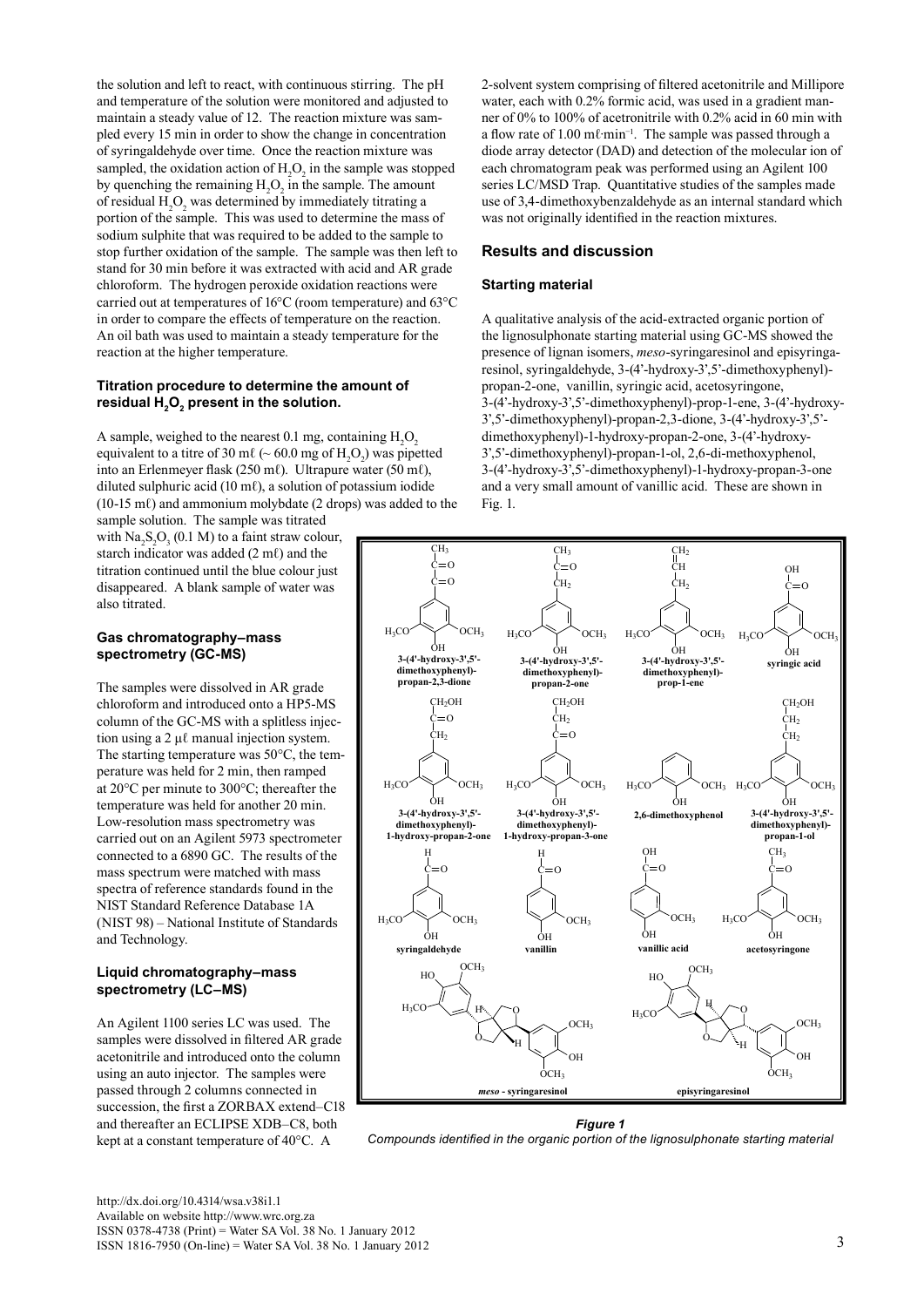

**GC spectrum of crude nitrobenzene oxidation reaction mixture**  *GC spectrum of crude nitrobenzene oxidation reaction mixture Figure 2*



*Figure 3* Expanded GC spectrum of O<sub>2</sub> oxidised (without a catalyst) reaction product mixture

## **Nitrobenzene oxidation**

After nitrobenzene oxidation of the lignosulphonates the chloroform extract using GC-MS showed the major peaks as syringaldehyde, vanillin, acetosyringone, vanillic acid and syringic acid (Fig. 2). A small amount of acetoguaiacone was also detected. Many nitro-derivative compounds such as nitrobenzene (RT =  $7.07$  min), azoxybenzene (RT =  $12.20$  min) and 4-(phenylazo)-phenol ( $RT = 12.96$  min) were also identified.

### **Oxygen oxidation**

A qualitative analysis of the organic chloroform extract after oxygen oxidation, with and without a catalyst, using GC–MS, showed syringaldehyde to have the largest peak area (Figs. 3 and 4). Other compounds identified included vanillin, acetoguaiacone, acetosyringone and 2,6–dimethoxy–1,4–benzoquinone (Figs. 3 and 4). No syringic acid was identified in the oxidation product mixture without a catalyst, as oxygen on its own is regarded as a mild oxidising agent and tends to stop oxidation at the aldehyde stage (Fig. 3). The presence of both acids was observed when a copper sulphate pentahydrate catalyst was used (Fig. 4).

A quantitative analysis of syringaldehyde and vanillin formed during oxygen oxidations showed that the presence of a copper catalyst did not bring about any significant increase in the amount of syringaldehyde and vanillin. In fact, the amount of vanillin decreased when a copper catalyst was used in the oxidation as shown in Table 1. This is explained by the presence of the acids, which suggests that the presence of the copper catalyst oxidises some of the aldehyde to the acid, thereby reducing the amount of aldehyde in the final end product. The amounts of acetoguaiacone and acetosyringone also decreased when a copper catalyst was used in the oxidation reaction and this again is attributed to the catalyst promoting the oxidation of the aceto-type compounds to the corresponding acids.

The oxygen oxidation reaction without a copper catalyst also produced 2,6–dimethoxy–1,4–benzoquinone, which is not present in the reaction with a copper catalyst (Fig. 3 and 4). The identification of this peak was based on its mass spectrum which clearly showed a different spectral pattern from vanillic acid even though its retention time is very close to that of vanillic acid. The formation of this compound is attributed to the hydroperoxyl radical (produced from oxygen reactions with organic substances) reacting at the 4–position of the lignin (Stenius, 2000; Sarkanen and Ludwig, 1971; Kratzl, 1974).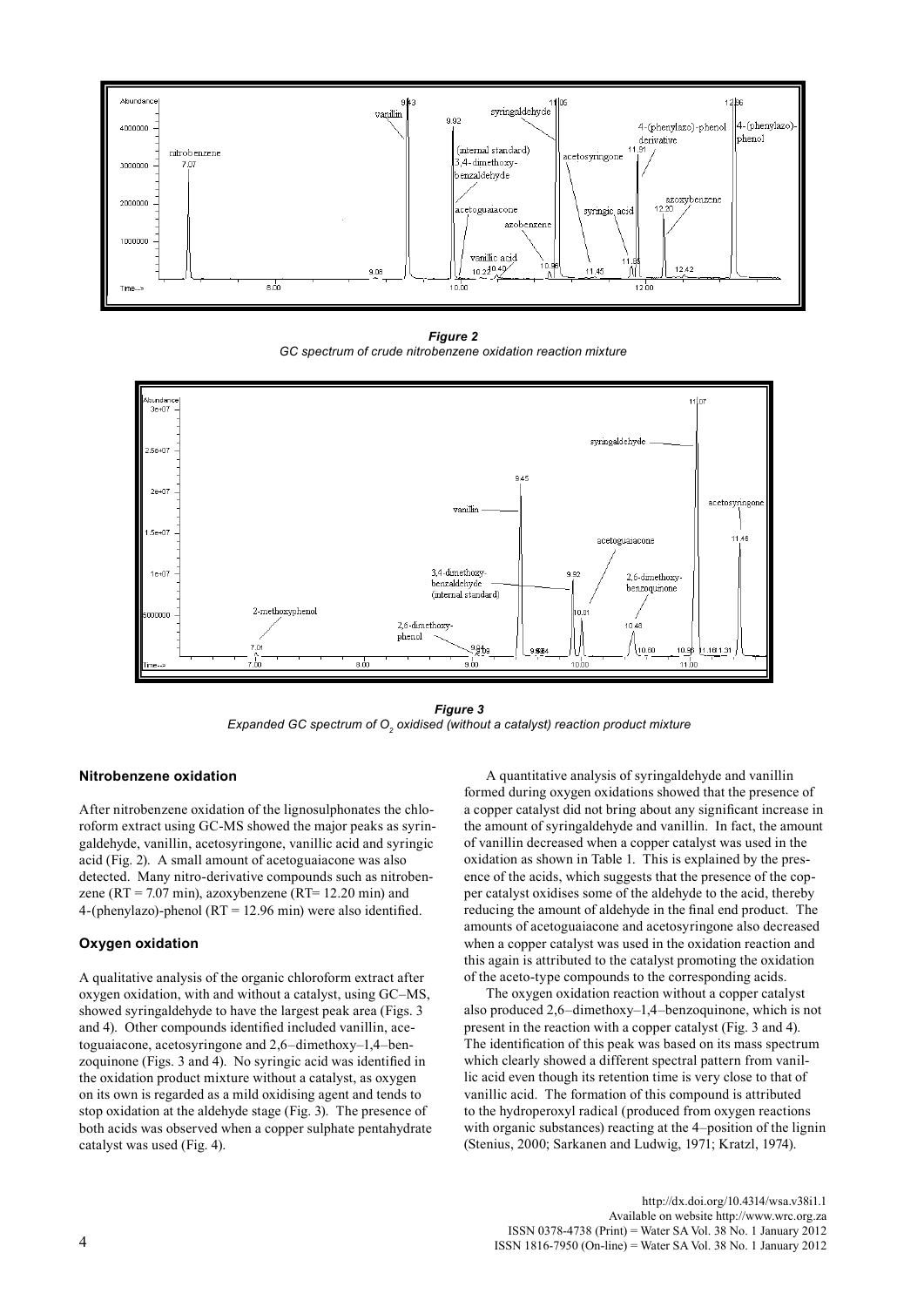

**Figure 4. G** *Figure 4* GC spectrum of O<sub>2</sub> oxidised reaction product mixture in the presence of a copper catalyst

The absence of this compound in the product mixture of the copper catalysed oxygen oxidation reaction suggests that the hydroperoxyl radical does not play an important role in the copper catalysed oxidation reaction. This then suggests that the oxygen oxidation reactions with a copper catalyst are caused by the catalyst since the lignin is oxidised by the copper catalyst rather than by oxygen radicals.

Comparison of the nitrobenzene and oxygen oxidation reaction products shows that oxygen oxidation reactions (with and without the copper catalyst) produce higher amounts of syringaldehyde and vanillin (Table 1 and Fig. 5). The acetoguaiacone and acetosyringone concentrations are slightly higher in the end-product mixture of the oxygen oxidation without a copper catalyst, as the presence of the catalyst enhances the conditions for oxidation. In addition, the copper catalyst also promotes the further oxidation of the aldehyde to the acid accounting for the slightly lower concentrations of vanillin. These observations confirm studies by Villar et al. (2001) on nitrobenzene and oxygen oxidation of Kraft lignin, which showed a decrease in the amount of aldehyde when a copper catalyst is used in the oxidation reaction.

In this work the percentage yield was calculated based on the mass of compound produced from a gram of starting material converted to a percentage. It is the method used in literature and provides a means of comparison against other research carried out in this field (Pepper et al., 1967)



*Figure 5*

*Graph showing a comparison of the amounts of compounds produced from the different chemical oxidation reactions*

### **Hydrogen peroxide oxidation**

Hydrogen peroxide oxidation reactions were carried out at 16°C and 63°C. A qualitative analysis of the hydrogen peroxide oxidised reaction mixture showed that most of the compounds identified in the starting material were still present in the oxidised reaction mixture, though in smaller amounts. Three compounds identified in the starting material,

| Table 1<br>Table comparing the amounts of the major useful compounds produced<br>from the different chemical oxidation reactions |                                                                             |                                                    |                                                 |                                  |  |  |  |
|----------------------------------------------------------------------------------------------------------------------------------|-----------------------------------------------------------------------------|----------------------------------------------------|-------------------------------------------------|----------------------------------|--|--|--|
|                                                                                                                                  | Percentage yields of compounds produced from different oxidising agents (%) |                                                    |                                                 |                                  |  |  |  |
|                                                                                                                                  | Initial concentration<br>of compounds<br>present before<br>oxidation (%)    | Oxygen oxidation<br>without copper<br>catalyst (%) | Oxygen oxidation<br>with copper<br>catalyst (%) | Nitrobenzene<br>oxidation<br>(%) |  |  |  |
| Syringaldehyde                                                                                                                   | 1.23                                                                        | 30.2                                               | 30.6                                            | 15.0                             |  |  |  |
| Vanillin                                                                                                                         | 1.00                                                                        | 17.8                                               | 14.7                                            | 5.83                             |  |  |  |
| Acetoguaiacone                                                                                                                   | too low to quantify                                                         | 2.93                                               | 1.25                                            | 0.0725                           |  |  |  |
| Acetosyringone                                                                                                                   | 0.181                                                                       | 7.95                                               | 1.29                                            | 0.0372                           |  |  |  |
| Vanillic acid                                                                                                                    | 0.0220                                                                      | 1.29                                               | 7.62                                            | 1.42                             |  |  |  |
| Syringic acid                                                                                                                    | 0.509                                                                       | not detected                                       | 10.0                                            | 5.77                             |  |  |  |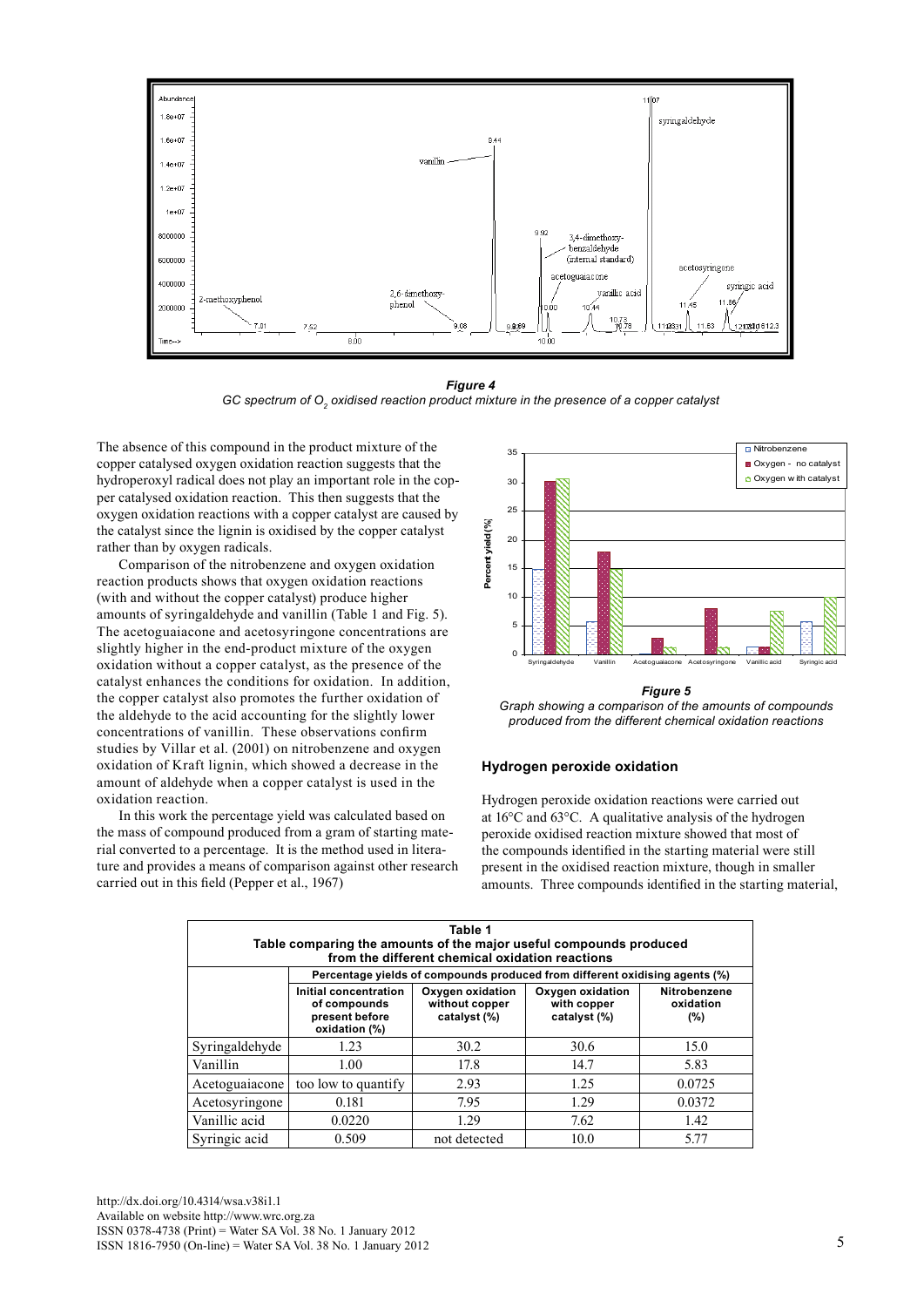

#### *Figure 6*

*Expanded GC spectrum of the hydrogen peroxide oxidised reaction mixture at 16° C and alkaline pH*





2,6-dimethoxyphenol, 3-(4'-hydroxy-3',5'-dimethoxyphenyl) prop-1-ene and 3-(4'-hydroxy-3',5'-dimethoxyphenyl)-1 hydroxy-propan-2-one, were not present in the hydrogen peroxide oxidised reaction mixture (Fig. 6). This suggests that they were oxidised by hydrogen peroxide. In addition to the absence of these 3 compounds, the presence of 2,6-dimethoxy-1,4 benzoquinone, which was not found in the starting material, was also observed.

was also observed.<br>Many of the compounds identified in the lignosulphonate **Conclusion** starting material and in the hydrogen peroxide oxidised reaction mixture at 16°C were no longer present in the product reaction mixture at 63°C. This suggests that these compounds have been oxidised at the higher temperatures. Syringaldehyde is seen to be the major component present. In addition, 2,6-dimethoxy-1,4-benzoquinone, acetosyringone, syringic acid, phthalate and a ent oxidising agents. The aim of the oxidation reactions was<br>registered by Sampi Sainter of the highest City Sainter of the highest yields of secondition in very small amount of vanillin are present (Fig. 7). In the major component present. In addition, 2,6-dimethoxy-<br>The various chemical oxidation reactions using a number of differ-

A comparison of the various chemical oxidation results converted to tons of compound produced per day based on flow of syringaldehyde and vanillin can be obtained from the oxyof by inguitantly as and valitation of the effluent, with the presence of a catalyst positive impact on the environment.

increasing the yield of syringaldehyde very slightly (Table 2). Nitrobenzene produces significantly less of the compounds of interest as well as producing toxic nitrobenzene derivatives that make it an unattractive process for use on an industrial scale. Hydrogen peroxide is a commonly used oxidising and bleaching agent in the paper and pulp industry but produces the lowest yield of syringaldehyde.

### **Conclusion**

rates provided by Sappi Saiccor show that the highest yields from the acidic waste that would be profitable to the company, An aim of this study was to investigate the types of compounds that could be produced from oxidation reactions of the lignin found in Sappi Saiccor's effluent. This was achieved by carryent oxidising agents. The aim of the oxidation reactions was to produce compounds of economic value that could be extracted, A comparison of the various chemical oxidation results as well as reducing the amount of waste that is presently pumped out to sea. Thus the aim was to produce a by-product from the acidic waste that would be profitable to the company, and the extraction of which would, at the same time, result in a positive impact on the environment.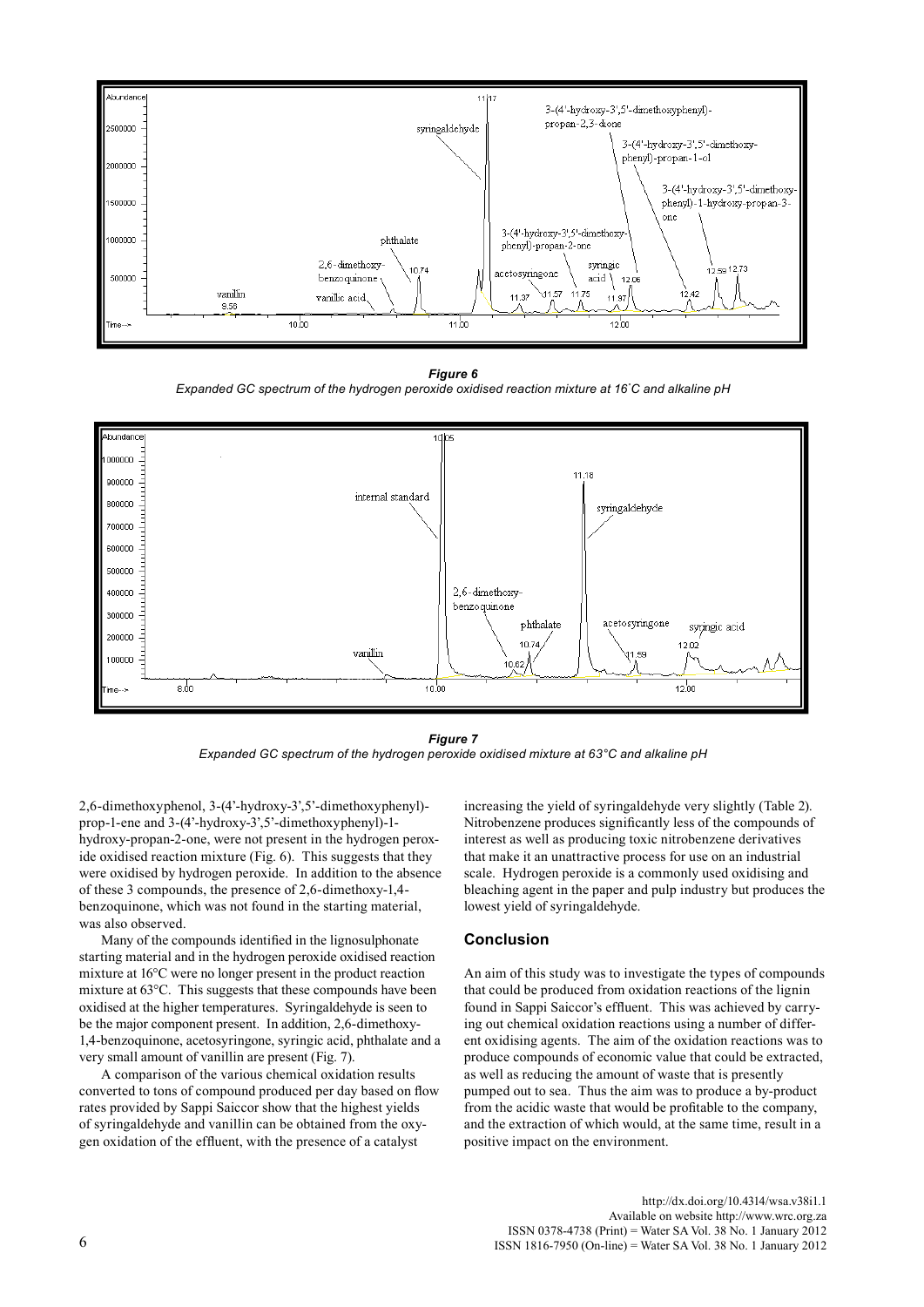| Table 2<br>A comparison of the amounts of compounds that can be produced from the effluent per day by<br>various chemical oxidation reactions |                                      |                                      |                                      |                                      |  |  |  |
|-----------------------------------------------------------------------------------------------------------------------------------------------|--------------------------------------|--------------------------------------|--------------------------------------|--------------------------------------|--|--|--|
|                                                                                                                                               | Nitrobenzene                         | O <sub>2</sub> oxidation             | O <sub>2</sub> oxidation             | Hydrogen peroxide                    |  |  |  |
|                                                                                                                                               |                                      | no copper catalyst                   | with a copper catalyst               |                                      |  |  |  |
|                                                                                                                                               | <b>Amount produced</b><br>(tons/day) | <b>Amount produced</b><br>(tons/day) | <b>Amount produced</b><br>(tons/day) | <b>Amount produced</b><br>(tons/day) |  |  |  |
| Syringaldehyde                                                                                                                                | 96.6                                 | 195                                  | 197                                  | 7.25                                 |  |  |  |
| Vanillin                                                                                                                                      | 37.6                                 | 115                                  | 95.1                                 | too low                              |  |  |  |
| Acetoguaiacone                                                                                                                                | 0.468                                | 18.9                                 | 8.05                                 | too low                              |  |  |  |
| Acetosyringone                                                                                                                                | 0.240                                | 51.3                                 | 8.33                                 | too low                              |  |  |  |
| Vanillic acid                                                                                                                                 | 9.16                                 | 8.32                                 | 49.2                                 | too low                              |  |  |  |
| Syringic acid                                                                                                                                 | 37.3                                 | not detected                         | 64.8                                 | too low                              |  |  |  |

This study has shown that significant amounts of commercially viable compounds can be produced by various chemical oxidation reactions.

### **Acknowledgments**

This work was undertaken as a project for Sappi Saiccor in Umkomaas, Durban, South Africa, and funding from Mr Derek Weightman is acknowledged. We also acknowledge the National Research Foundation (NRF) for additional funding for this project. We are grateful to Mr John Thubron for the effluent samples and pulping process information provided and Mr Bret Parel for assisting with troubleshooting of the GC-MS and LC-MS.

The authors declare that they have no conflict of interest.

### **References**

- AGNEMO R and GELLERSTEDT G (1979) The reactions of lignin with alkaline hydrogen peroxide. Part II. Factors influencing the decomposition of phenolic structures. *Acta Chem. Scand. B* **33** 337-342.
- ALÉN R (2000) Basic: Chemistry of wood delignification. In: Stenius P (ed.) *Forest Products Chemistry*. Fapet Oy, Helsinki. 86-93.
- BAILEY CW and DENCE CW (1969) Reactions of alkaline hydrogen peroxide with softwood lignin model compounds, spruce milledgroundwood lignin and spruce groundwood. *Tappi* **52** 491-500.
- CHANG H-M and ALLAN GG (1971) Oxidation. In: Sarkanen KV and Ludwig CH (eds.) *Lignins: Occurrence, Formation, Structure and Reactions.* Wiley – Interscience, New York. 433-457.
- CRESTINI C, CRUCIANELLI M, ORLANDI M and SALADINO R (2010) Oxidative strategies in lignin chemistry: A new environmental friendly approach for the functionalisation of lignin and lignocellulosic fibers. *Catal. Today* **156** 8-22.
- DENG H, LIN L, SUN Y, PANG C, ZHUANG J, OUYANG P, LI J and LUI S (2009) Activity and stability of perovskite-type oxide LaCoO<sub>3</sub> oxide catalyst in lignin catalytic wet oxidation to aromatic aldehydes process. *Energ. Fuels* **23** 19-24.
- GELLERSTEDT G and AGNEMO R (1980) The reactions of lignin with alkaline hydrogen peroxide. part III. The oxidation of

conjugated carbonyl structures. *Acta Chem. Scand. B* **34** 275-272.

- GELLERSTEDT G, HARDELL H-L and LINDFORS E-L (1980) The reactions of lignin with alkaline hydrogen peroxide. Part IV. Products from oxidation of quinone model compounds. *Acta Chem. Scand. B* **34** 669-673.
- KADLA JF, CHANG H-M and JAMEEL H (1997) The reactions of lignins with hydrogen peroxide at high temperatures. *Holzforschung* **51** 428-434.
- KINDSIGO M and KALLAS J (2006) Degradation of lignins by wet oxidation: model water solutions. *Proc. Estonian Acad. Sci. Chem.* **55** 132-144.
- KRATZL K, CLAUS P, LONSKY W and GRATZL JS (1974) Model studies on reactions occurring in oxidations of lignin with molecular oxygen in alkaline media. *Wood Sci. Technol.* **8** 35-49.
- LEOPOLD B and MALMSTROM IL (1951) Nitrobenzene oxidation of compounds of the lignan type. *Acta Chem. Scand.* **5** 936-940.
- MANCERA A, FIERRO V, PIZZI A, DUMARCAY S, GERARDIN P, VELASQUEZ J, QUINTANA G and CELZARD A (2010) Physicochemical characterisation of sugar cane bagasse lignin oxidized by hydrogen peroxide*. Polym. Degrad. Stab.* **95** 470-476.
- MARSHALL HB and VINCENT DL (1978) Production of syringaldehyde from hardwood waste pulping liquors. *US Patent 407524.*
- MOROHOSHI N and GLASSER WG (1979) The structure of lignins in pulps. *Wood Sci. Technol.* **13** 165-78.
- PEARL IA (1969) Utilization of by-products of the pulp and paper industry. *Tappi* **52** 1253-1260.
- PEPPER JM, CASSELMAN BW and KARAPALLY JC (1967) Lignin oxidation. Preferential use of cupric oxide. *Canadian J. Chem.* **45**  3009-3012.
- PEW JC (1955) Nitrobenzene oxidation of lignin model compounds, spruce wood and spruce "native lignin". *J. Am. Chem. Soc.* **77**  2831-2833.
- VILLAR JC, CAPEROS A and GARCIA-OCHOA F (1997) Oxidation of hardwood kraft-lignin to phenolic derivatives. Nitrobenzene and copper oxide as oxidants. *J. Wood Chem. Technol.* **17** 259-285.
- VILLAR JC, CAPEROS A and GARCIA-OCHOA, F (2001) Oxidation of hardwood kraft lignin to phenolic derivatives with oxygen as oxidant. *Wood Sci. Technol.* **35** 245-255.
- WONG Z, CHEN K and LI J (2010) Formation of vanillin and syringaldehyde in an oxygen delignification process. *Bioresources* **5**  1509-1516.